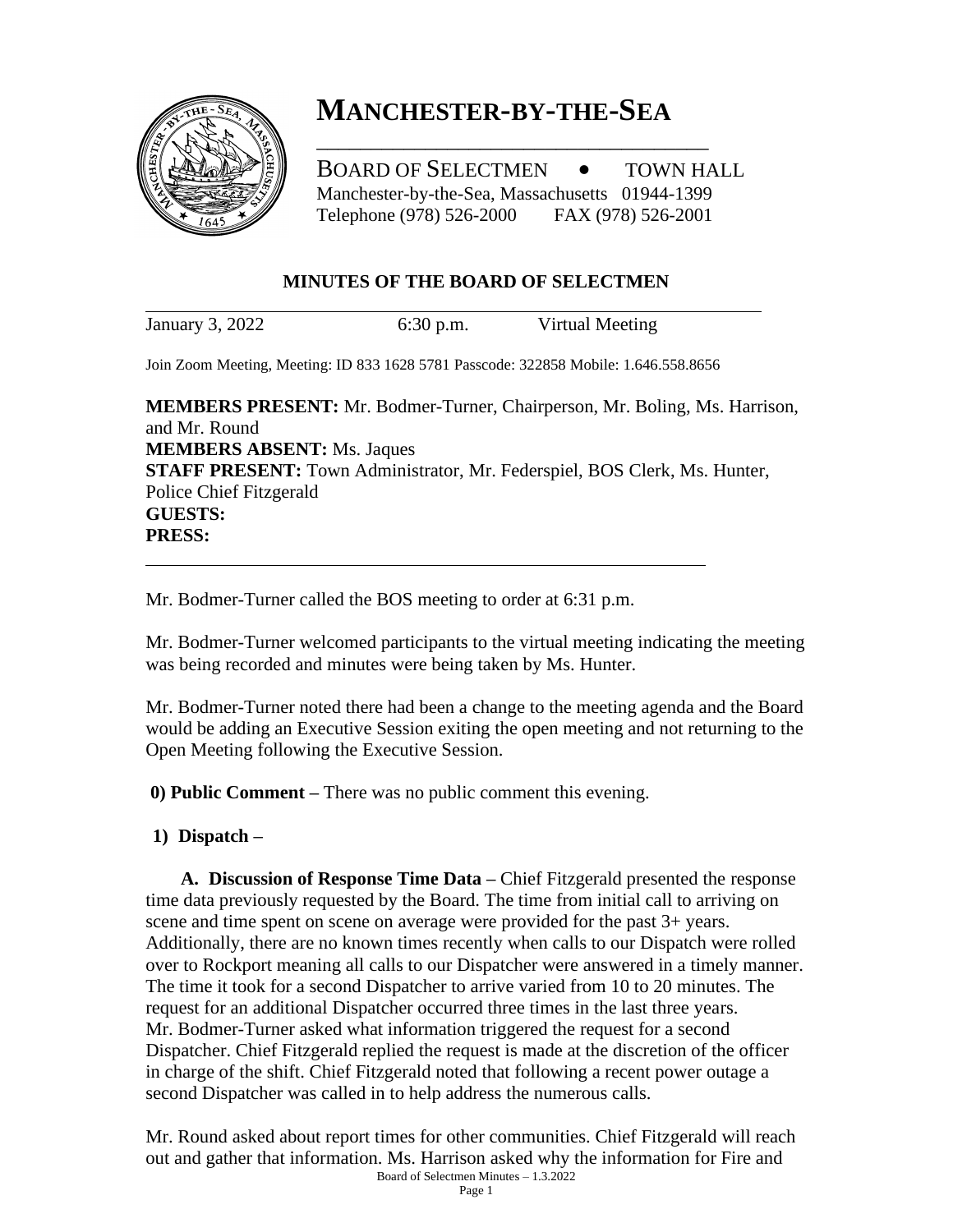Police was combined and requested the times be broken out indicating we have two departments; two chiefs and she would like to see separate numbers. Mr. Bodmer-Turner asked for the time of day the second Dispatcher was brought in. Chief Fitzgerald indicated two of the events were in the evening and one event was later at night.

Ms. Harrison noted that if there is consideration given to adding coverage it should be when back up is not available. She assumed that Chief Fitzgerald and Lt. McCoy are available Monday to Friday during the day and an additional person could be helpful at night.

Chief Cleary stated he would pull response times for the Fire Department and was not aware response times had been requested for the Fire Department. He understood the Board's questions were Dispatch focused. He spoke to the 20-minute call back time for a second Dispatcher noting that fire "May Day" calls often come within the initial 15 minutes of a fire event. He added the Fire Department leaves the station within one minute sometimes two minutes if there is a question around the type of equipment needed, he added from that initial time to depart the station there is travel time.

Mr. Bodmer-Turner asked the Chiefs to work on separating the dispatch times by Department and to request the information from local communities.

 **B. Status of Feasibility Study –** Mr. Federspiel, Chief Fitzgerald and Chief Cleary have completed comprehensive spreadsheets providing specific information to Regional 911. The information has been forwarded and it is anticipated following a meeting next week the Feasibility Study will be available by mid-February.

## **2) COVID Updates – Including Hybrid Meetings in Light of Surge**

Mr. Federspiel stated the BOH had reimposed the mask mandate because the Town is experiencing a surge in COVID cases. In the past 48 hours 40 new cases have been reported in Town. Although the cases appear to be mild the new Omicron variant is highly contagious.

The BOH has also developed new enforcement protocols with an emphasis on education. In the past the Town has experienced good compliance around the mask mandate.

The State has provided free testing kits to low-income communities, Manchester did not qualify for the State program. However, working with neighboring communities the Town is planning to take advantage of a bulk purchase of test kits. The test kits come with two tests in one package and will be distributed through the COA and BOH with support from Social Service agencies with knowledge of residents in highest need. Mr. Bodmer-Turner asked when the tests are received what will be the criteria for distribution. Mr. Federspiel stated the first tier would be high need and the second tier has not yet been laid out, but the protocols will be developed. The shipment of tests is expected within a week to 10 days.

Board of Selectmen Minutes – 1.3.2022 The Town was slated to proceed with Hybrid Meetings having resolved technology and staffing issues. Mr. Federspiel asked the Board if in light of the COVID surge if it would be better to hold off on starting the Hybrid Meetings in Town Hall. Mr. Round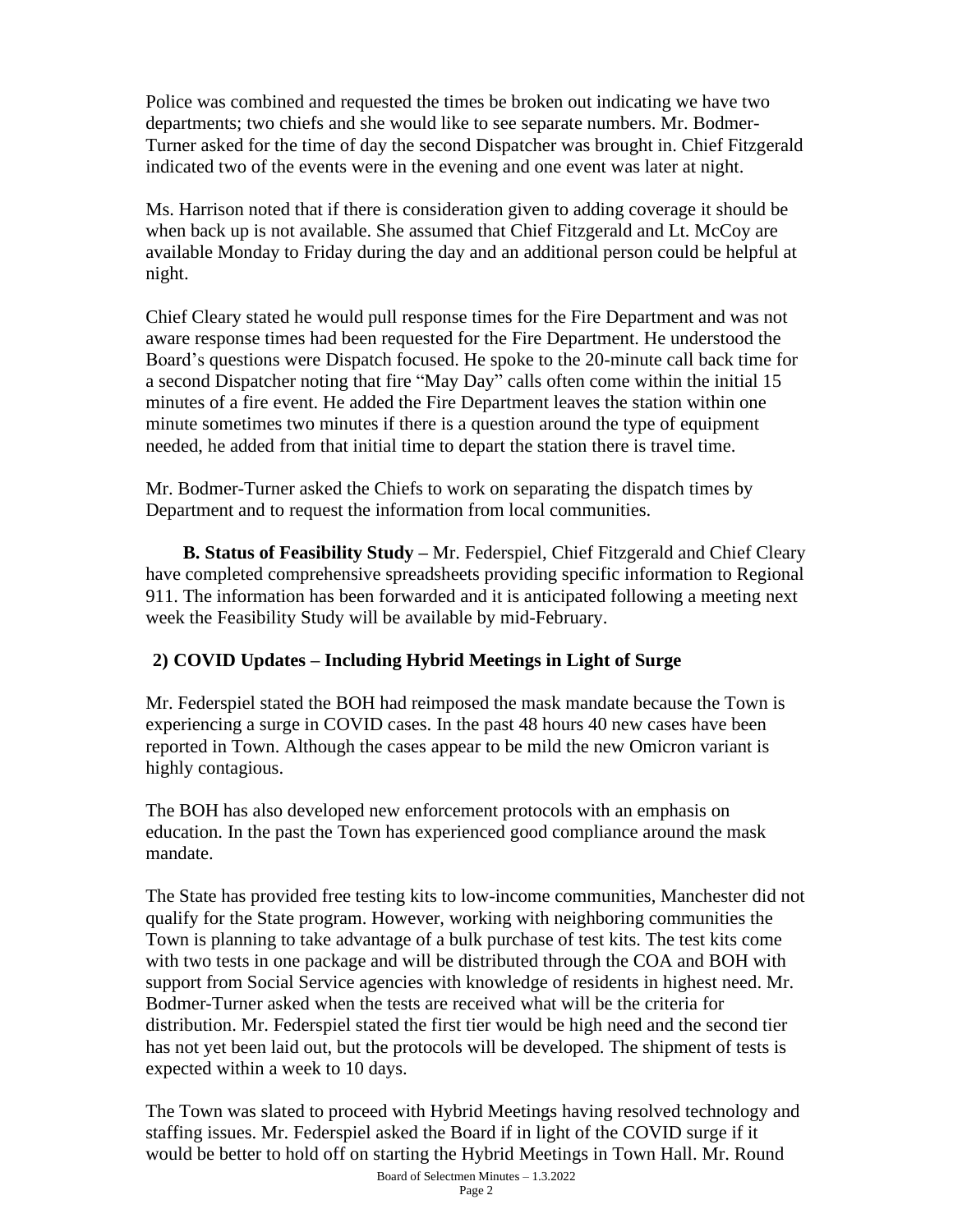agrees with waiting to start Hybrid Meetings and suggested waiting for the BOH to end the mask mandate. Mr. Boling agreed with Mr. Round.

*Ms. Harrison moved to disallow Hybrid Meeting until the BOH lifts the mask mandate. Mr. Round seconded the motion. The motion passed unanimously by roll call vote.*

# **3) BOS Policies: Continued Discussion**

Mr. Bodmer-Turner stated Ms. Harrison had forwarded the policies in a new format with the old policy on the left and the new policy on the right. The new format will provide ease in editing by inputting suggested changes next to the current policy. Mr. Bodmer-Turner proposed putting the policy updates on the January 18<sup>th</sup> agenda for further discussion. In the interim Mr. Federspiel, Ms. Harrison and Mr. Boling will meet for additional discussion.

Mr. Round thanked Ms. Harrison for all her work and especially for the format for incorporating edits. Ms. Harrison stated there were two policies specifically related to the Finance Committee likely drawn up by the Committee and their Advisors, those policies should be reviewed by the Finance Committee.

Mr. Bodmer-Turner asked about the Exit Interview Policy. Mr. Federspiel stated that policy required a Public Notice and will be put in the Cricket in the upcoming publication. Mr. Federspiel indicated the Personnel Handbook has a different amendment process which requires a Public Hearing Notice. He concluded the final vote on the Exit Interview Policy will be on the January 18, 2022 agenda.

# **4) FY23 Budget – Identify Key Items for Discussion**

Mr. Federspiel stated staffing around public safety areas will require more review and feedback.

Ms. Harrison indicated she is interested in two areas not currently in the budget. The first is improving sea walls around the Wastewater Treatment Plant stating she believes this is one of the most vulnerable areas in Town. The second thing not currently in the budget is the Harbormaster Office and Public Restrooms. The first step in this process is deciding where to put the Office and Restrooms which will not be easily decided.

Ms. Harrison also asked what funding was available for the BOH changes. Mr. Federspiel stated there is funding being developed for local BOH, however the guidelines are not yet defined but he believes that will become clearer in the next weeks. Mr. Round asked if the BOH had a strategic plan to add a person going forward and will that person address all the needs now but be justified in two years when we are no longer in a pandemic. Mr. Federspiel is proposing a full-time Health Agent with part time administrative support and the Public Health Nurse.

Mr. Bodmer-Turner stated the BOH needs to develop a complete proposal with specific details. He indicated the Town had a full time Health Agent in the 90's and when that person stepped down the Town hired consultants. He added the BOH, Police and Fire Departments should develop transitional plans for staffing, noting the increases cannot all take place in one year.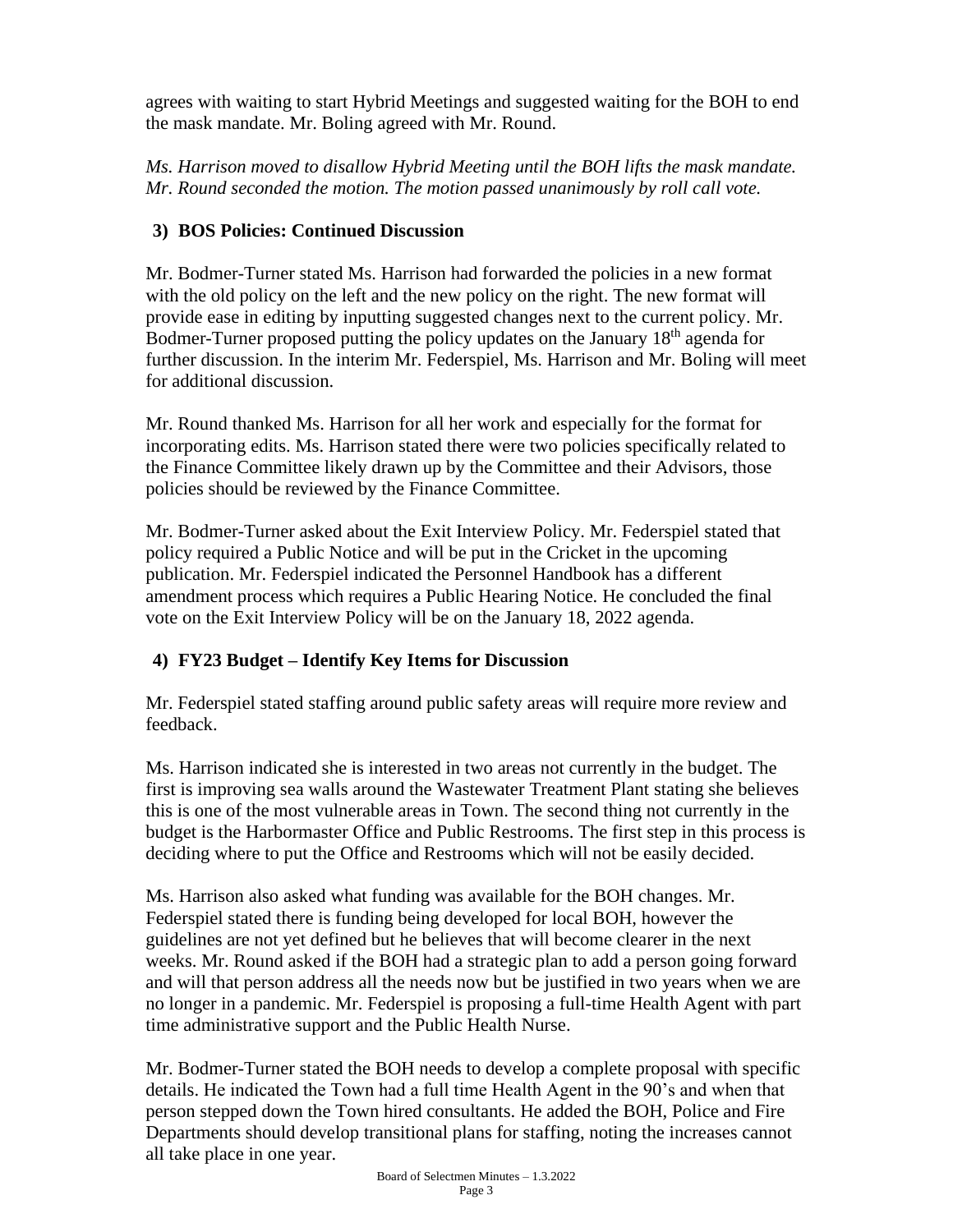Ms. Harrison stated BOH covers more diversified areas than most Departments and requires some very specific skills. Ms. Harrison supports contracting with Specialists who will provide the Town with better service.

Mr. Bodmer-Turner stated the Board will need to decide about Dispatch and mold that into the FY23 Budget especially if the decision is to remain in-house.

Mr. Boling asked about the Legal projections for FY22 and moving into FY23. His expectation is that the Finance Committee is reviewing that, but it is an area to be reviewed.

Mr. Boling is also interested in Town trees:

- $\triangleright$  This past year there were a number of tree removal requests, and he suggests an analysis around the need for increasing the budget for additional pruning.
- $\triangleright$  Mr. Bodmer-Turner also noted tress are being damaged by storms specifically mentioning the trees along Jersey Lane where limbs are too high to be reached for pruning.
- $\triangleright$  Mr. Boling expressed concern about Developers and the Board's requirement that trees be kept only to be damaged by large equipment and subsequently removed, as the Tree Warden has predicted. Mr. Boling conceded this was not a budget issue but an ongoing concern.
- ➢ Mr. Bodmer-Turner asked if this was a policy or By-Law issue. Mr. Federspiel suggested it could be part of the permitting process for new projects.
- $\triangleright$  Mr. Burke stated CPC funds can be used for tress in Town parks and cemeteries and CPC is working with Friends of Trees to fund some of their work in FY23.

## **5) Water Resources Protection Task Force Appointments**

Mr. Bodmer-Turner stated Ms. Marletta is developing a request for candidates interested in the at large positions to the Water Resources Protection Task Force which will post on the Town website, Facebook, and in the *Cricket*.

Mr. Gang has nominated Helen Bethel to serve as the primary representative form the Open Space Committee with Olga Hayes serving as the alternate from the Open Space Committee to the Water Resources Protection Task Force. Mr. Bodmer-Turner requested a motion to approve the appointments.

*Ms. Harrison moved to appoint Helen Bethel as representative from Open Space Committee and Olga Hayes as alternate; Mr. Boling seconded the motion. The motion passed unanimously by roll call vote.*

## **6) Consent Agenda**

- o BOS Meeting Minutes November 1, 2021 and November 15, 2021
- o Reserve Fund Transfer Request: \$10,000 for Worker's Compensation
- o Acceptance of Winthrop Field Donation

*Mr. Round moved to approve the Consent Agenda holding the Reserve Fund Transfer for additional information; Mr. Boling seconded the motion. The motion passed unanimously by roll call vote.*